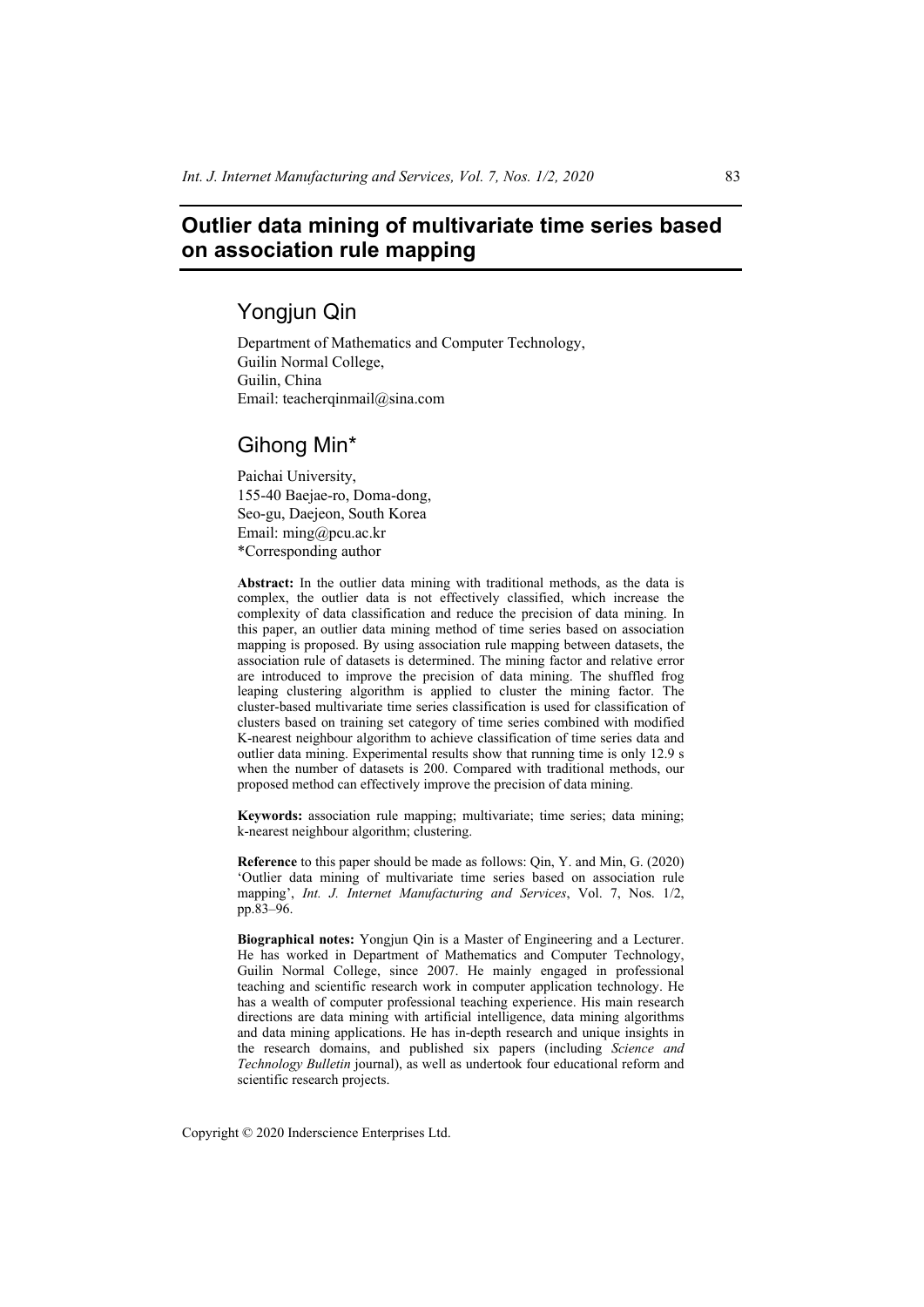#### 84 *Y. Qin and G. Min*

Gihong Min is currently a Lecturer in Department of Game Engineering, Paichai University. His research interest is data management and processing, big data processing. He has been engaged in programming management over 10 years, and has rich practical experience and strong scientific research ability. He has published more than ten papers in the provincial-level and above official publications. As an expert, he has been invited to act as reviewers for many respected journals, including *The Journal of Supercomputing*, *Multimedia Tools and Applications*, *Computer and Electrical Engineering*, *IET Image Processing*, and so on. As a project leader, he has been entrusted with many projects entrusted by the government's funds.

#### **1 Introduction**

Recently, with the rapid development of computer software and hardware, the ability of people to use information technology to generate and collect data has greatly improved (Moradi and Keyvanpour, 2015; Nguyen and Nguyen, 2015; Liu et al., 2013b). Meanwhile, the development of data acquisition technology, network technology, and computer technology has led to the growth of geometric progression of data and thou-sands of databases have been used in the fields of business management, government offices, scientific research and engineering development (Dang et al., 2016; Ikram and Qamar, 2015). As a result, the data collected in large databases becomes a data grave and develops into the situation of rich data with poor information. How can we not be overwhelmed with these massive and rapidly growing masses of data, how to quickly obtain useful information from massive amounts of data, how to fully increase the utilisation rate of information, and how to solve the contradiction between 'rich data' and 'information shortage'? These are all new topics raised in the 'information age characterised by massive information'. To address the problem, the technology of data mining appears and develops rapidly (Xue et al., 2015; Bian et al., 2016; Liu et al., 2013a). Data mining refers to extraction of the hidden information and knowledge which is not known beforehand but potentially useful, from a large number of incomplete, noisy, fuzzy, and random data. Data mining can help people to extract interested knowledge, rule, and higher level information from the databases. It can be used to analyze the data in different way, so that data can be used more effectively (Palacios and Palacios, 2015; Luna et al., 2015). Association rule mining is used to find the relationship of item sets in a large number of data. Time series is an important data object. It refers to the dataset of records in chronological order, which exists in the fields of aerospace, meteorology, stock market, business, e-commerce, biology, and medicine (Almasi and Abadeh, 2015; Hu et al., 2017). For the problem of poor precision of outlier data mining with the current method, the outlier data mining of multivariate time series based on association rule mapping is researched.

Multi-scale theory is introduced in the field of data mining (Liu et al., 2015). However, the current research on multi-scale data mining is not in-depth. It lacks of universal theory and methods. In order to solve these problems, the multi-scale data mining theory is researched and the scaling-up association rule mining algorithm is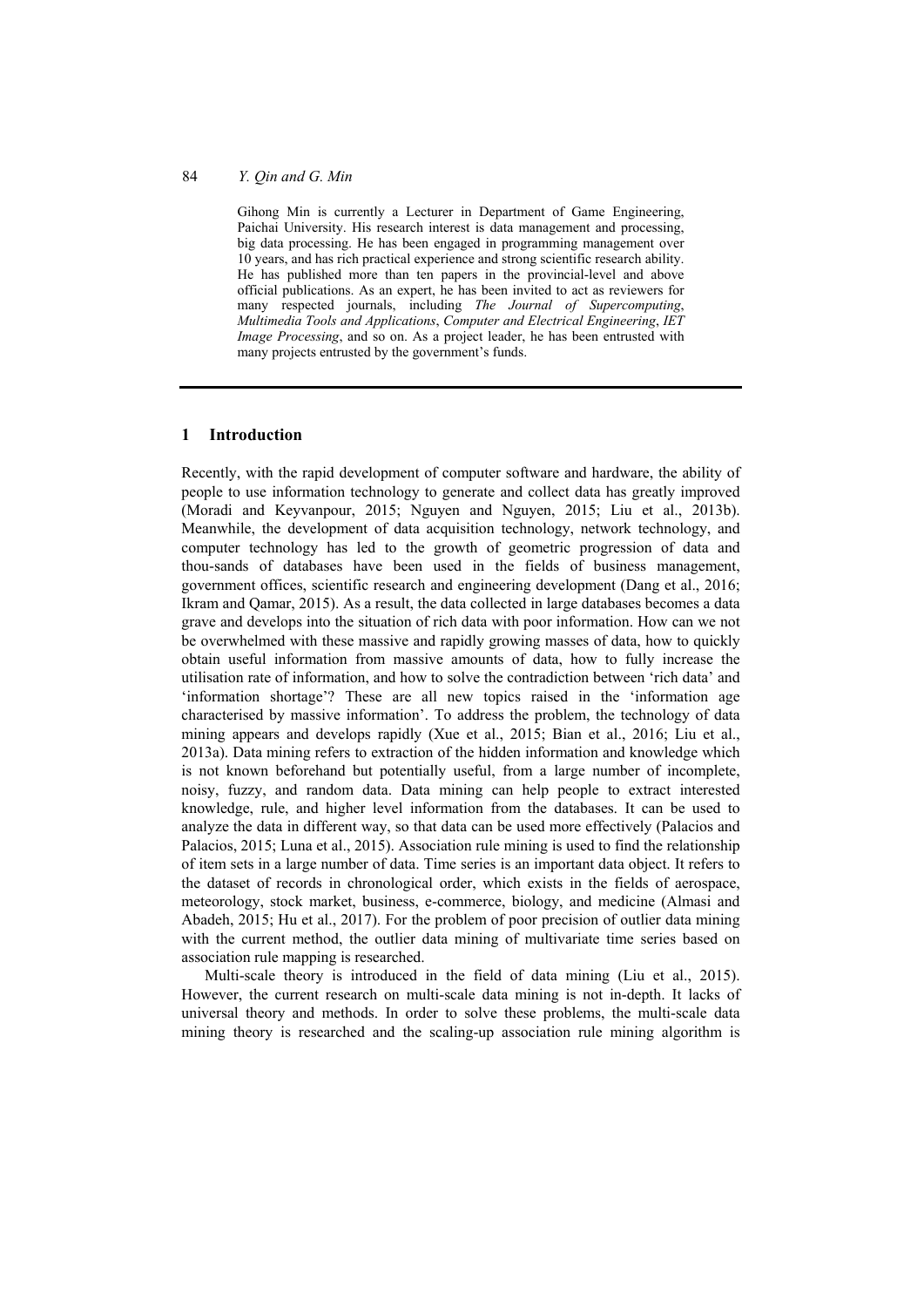proposed. Firstly, based on the theory of layered theory, the definitions of data scale and data scale are given; then, according to the research of multi-scale theory, the essence of multi-scale data mining and the core of research are clarified; finally, the association rule mining algorithm pushed by scale is proposed based on multi-scale data theory. The algorithm processes the frequent item sets in the dataset mining results by using sampling theory and the Jaccard similarity coefficient and realises the transition of knowledge in multi-scale data. Experiments and the analysis are carried out with the synthetic dataset and the demographic dataset from H province. Experimental results show that the algorithm has a high coverage rate, but precision of mining is poor. For the problems of low intelligence and incomplete utilisation of log information in security audit system, a security audit system based on association rule mining is proposed (Xu et al., 2016). The system makes full use of the existing audit logs, combines data mining technology, and establishes a database of user and system behaviour patterns, so that abnormal conditions can be detected in a timely manner and the security of the computer can be improved. Based on the traditional Apriori algorithm, an improved E-Apriori algorithm is proposed. The algorithm can reduce the scope of the set of transactions to be scanned, reduce the time complexity of the algorithm, and improve the operating efficiency. Experimental results show that the recognition ability of attack types for the audit system based on association rule mining is improved by more than 10%. Compared with the classical Apriori algorithm and FP-GROWTH algorithm, the performance of the modified E-Apriori algorithm is improved by 51%, especially in large sparse datasets. However, the precision of data mining is poor. Wang and Zhang (2015) propose an abnormal data mining method based on optimised genetic algorithm for complex network data flow. Firstly, sample complex network data streams and use sample results as sample sets. Then, clustering algorithm is used to obtain cluster centres. All cluster centres form initial populations. Finally, carry out genetic manipulation of the initial population, adaptive adjustment of the number of cluster centres and clusters. This method can better adapt to the high dynamic changes of abnormal data features in complex networks. However, the accuracy of this method is not ideal.

Therefore, based on E-Apriori algorithm, an abnormal data mining method of multivariable time series based on association rule mapping is proposed. This method combines the mapping rules of association rules between datasets and accurately mining abnormal data with multivariable time series.

## **2 Outlier data mining of multivariate time series based on association rule mapping**

#### *2.1 Association rule mapping of dataset*

For mining of the topology constructed by data network, the association rule of network dataset is determined with association mapping of network data to improve efficiency of data mining. The mining factor and relative error are introduced to improve the precision of data mining (Wang et al., 2015). The flow chart of data mining with association rule mapping is shown in Figure 1.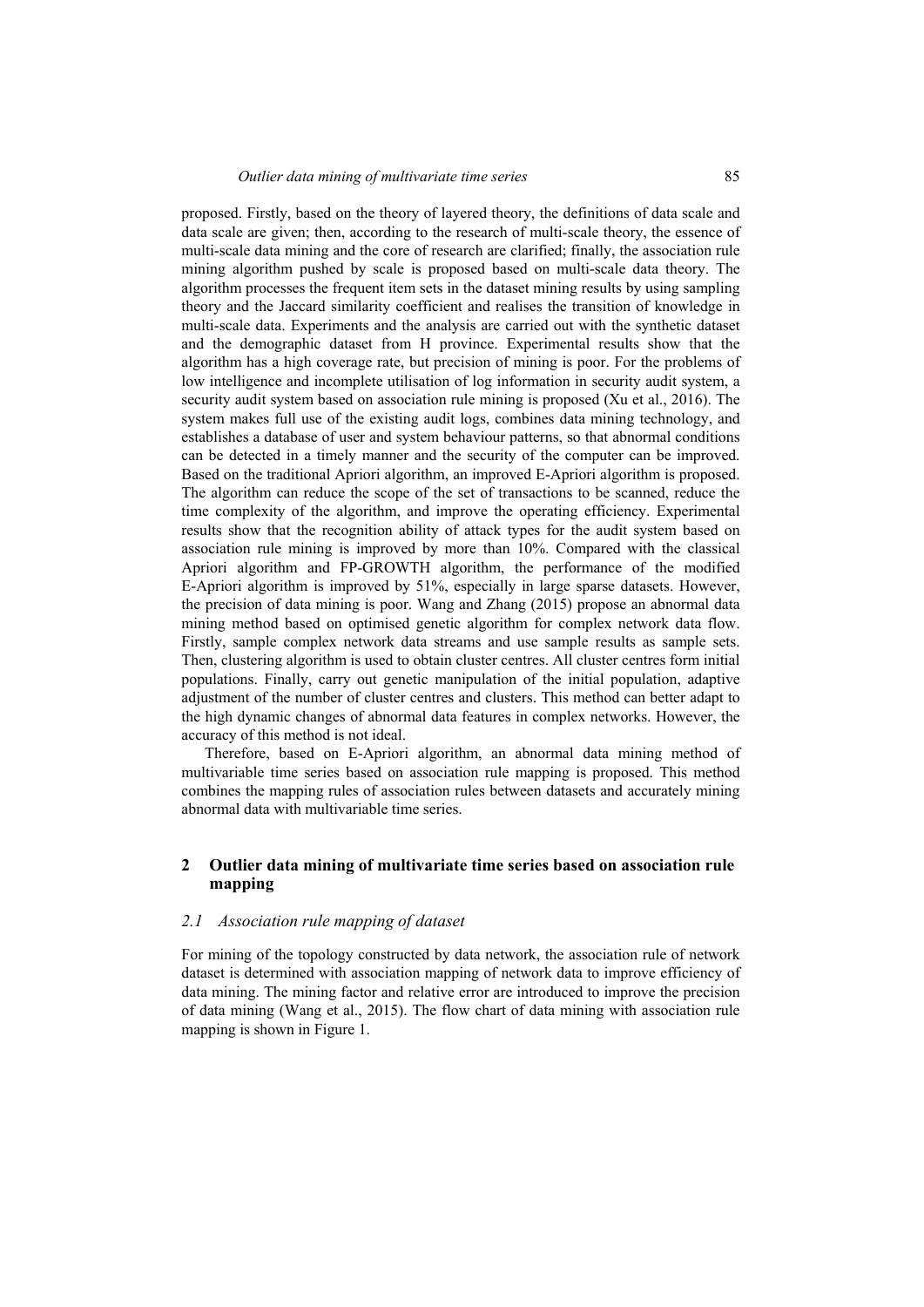

**Figure 1** Flow chart of data mining with association rule mapping

For the topology of information network,  $G(V, E)$  is defined as topology, where V is each organisation structure of the network, *E* is the edge connecting each organisation structure. In  $V = (V_1, V_2, ..., V_n), V = (0 \le i \le n)$  denotes the dataset,  $V_i = (x_{1i}, x_{2i}, ..., x_{mi})$ ,  $x_{ij} = (0 \le j \le m)$  denotes an effective data in the dataset. Assume association attribute set  $(\alpha_{ik}, \beta_{ik}, \theta_{ik})$  denotes the degree of association between the dataset *V<sub>i</sub>* and the dataset *V<sub>k</sub>*, where  $\alpha_{ik}$  is size association between datasets,  $\beta_{ik}$  is se-mantic association between datasets, and  $\theta_{ik}$  is type association between datasets. The association mapping of datasets is defined as follows.

The association mapping of datasets is defined as follows.

*Definition 1:* Association attribute set  $(\alpha_{ik}, \beta_{ik}, \theta_{ik})$  of the dataset  $V_i$  and the dataset  $V_k$  can represent the degree of association between any data in the dataset.

*Definition 2:* Association attribute set can be represented by association coefficient matrix. Association coefficient matrix is the average value of association of all data in the two datasets.

$$
K_1 = \begin{Bmatrix} \alpha_{ik} \\ \beta_{ik} \\ \theta_{ik} \end{Bmatrix} = \begin{Bmatrix} \alpha_{i1} & \cdots & \alpha_{1k} \\ \vdots & & \vdots \\ \alpha_{1k} & \cdots & \alpha_{i1} \end{Bmatrix} \begin{Bmatrix} \alpha_{i1} & \cdots & \alpha_{1k} \\ \vdots & & \vdots \\ \alpha_{1k} & \cdots & \alpha_{i1} \end{Bmatrix} \begin{Bmatrix} \theta_{i1} & \cdots & \theta_{1k} \\ \vdots & & \vdots \\ \theta_{1k} & \cdots & \theta_{i1} \end{Bmatrix}
$$
 (1)

*Definition 3:* Besides association, there is difference in datasets. Difference coefficient matrix is the reciprocal of association coefficient matrix.

$$
K_2 = \begin{cases} \frac{1}{\alpha_{ik}} \\ \frac{1}{\beta_{ik}} \\ \frac{1}{\theta_{ik}} \end{cases} = \begin{cases} \frac{1}{\alpha_{i1}} & \cdots & \frac{1}{\alpha_{1k}} \\ \vdots & \vdots \\ \frac{1}{\alpha_{1k}} & \cdots & \frac{1}{\alpha_{i1}} \end{cases} \begin{cases} \frac{1}{\beta_{i1}} & \cdots & \frac{1}{\beta_{1k}} \\ \vdots & \vdots \\ \frac{1}{\beta_{1k}} & \cdots & \frac{1}{\beta_{i1}} \end{cases} \begin{cases} \frac{1}{\theta_{i1}} & \cdots & \frac{1}{\theta_{1k}} \\ \vdots & \vdots \\ \frac{1}{\theta_{1k}} & \cdots & \frac{1}{\theta_{i1}} \end{cases} \begin{cases} \cdots & \frac{1}{\theta_{1k}} \\ \frac{1}{\theta_{1k}} & \cdots & \frac{1}{\theta_{1k}} \end{cases} \tag{2}
$$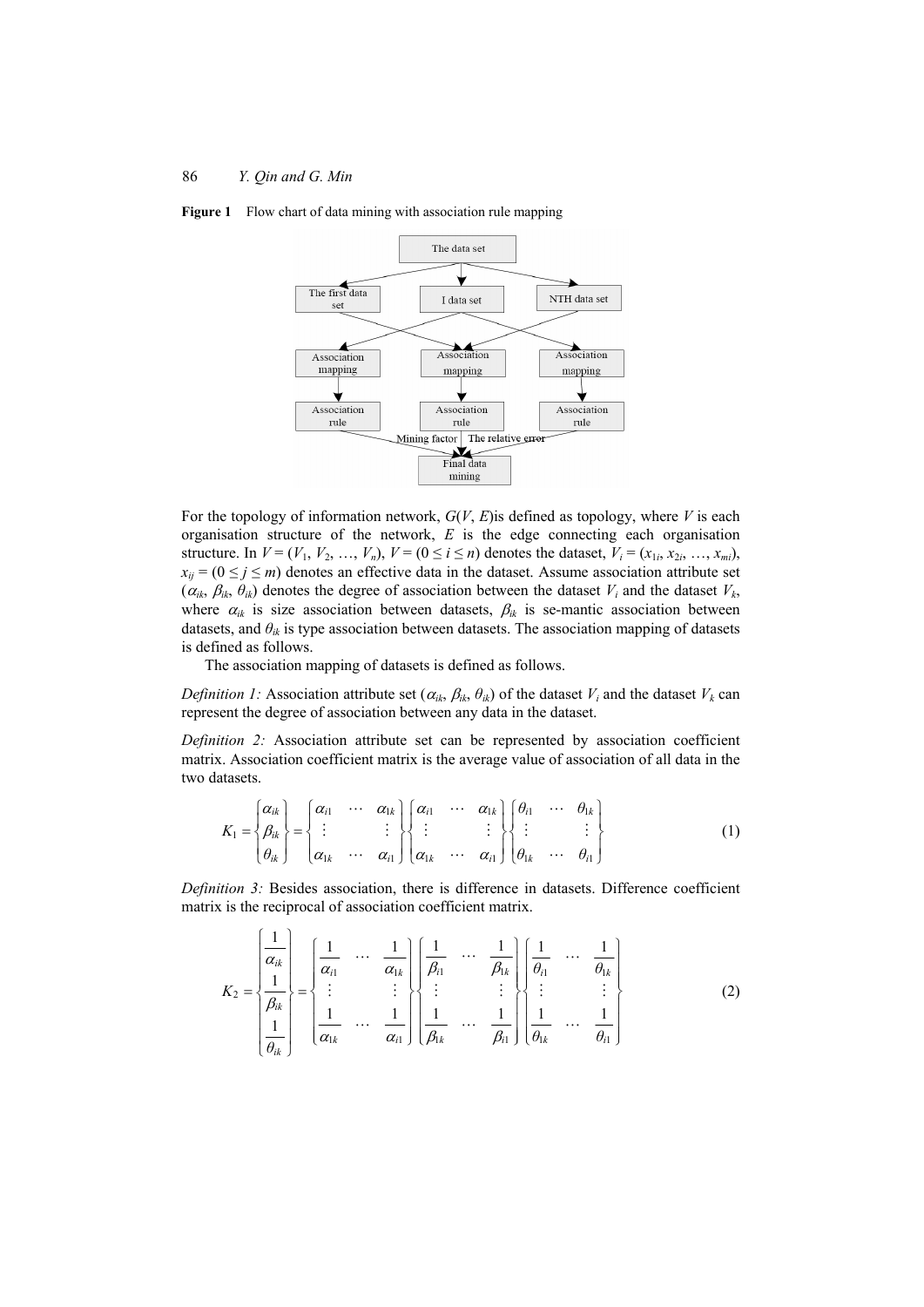According to association coefficient matrix and difference coefficient matrix, association mapping of the dataset  $V_i$  and the dataset  $V_k$  is given by equation (3).

$$
x_{1i} \to \frac{k_1}{k_2} x_{1k}, ..., x_{mi} \to \frac{k_1}{k_2} x_{mk}
$$
 (3)

After obtaining association mapping of the dataset  $V_i$  and the dataset  $V_k$ , the association rule obtained with cross-correlation matrix is to distinguish the dataset  $V_i$  and the dataset  $V_k$ . And it is defined by equation (4).

$$
f(V_i, V_k) = \begin{cases} V_1 & \cdots & V_n \\ \vdots & & \vdots \\ V_n & \cdots & V_1 \end{cases} \begin{cases} \alpha_{ik} \\ \beta_{ik} \end{cases} + \begin{cases} V_1 & \cdots & V_n \\ \vdots & & \vdots \\ V_n & \cdots & V_1 \end{cases} \begin{cases} \frac{1}{\alpha_{ik}} \\ \frac{1}{\beta_{ik}} \\ \frac{1}{\theta_{ik}} \end{cases} \tag{4}
$$

And then the two datasets can be classified by association mapping of the two datasets (Luna et al., 2017).

Then the frequency of data mining is obtained by the method of probability estimation. The probability estimation formula is defined by equation (5).

$$
P(V_i) = \frac{\sum_{i=1}^{m} x_i^2}{m \sum_{i=1}^{n} V_i^2} \frac{n}{m(n-1)} f(V_i, V_k)^{-1}
$$
\n(5)

To improve the precision of data mining, the mining factor and relative error are introduced in this paper.

$$
P(V_i) = \lambda^{-1} \xi \frac{\sum_{i=1}^{m} x_i^2}{m \sum_{i=1}^{n} V_i^2} \frac{n}{m(n-1)} f(V_i, V_k)^{-1}
$$
(6)

where  $\lambda$  is the mining factor with the value in (0, 1),  $\xi$  is the relative error of expected mining probability and the actual mining probability. Only the appropriate value of *λ* is set can we obtain the maximum probability (Altaf et al., 2017).

## *2.2 Shuffled frog leaping fuzzy clustering algorithm based on selection and mutation mechanism*

To fully reflect the information sharing mechanism of intelligent behaviour and improve the efficiency of local search, the updating strategy of the mining factor is improved.

Inertia weighting *ω* is introduced to data for coordinating the global and local search ability of the algorithm, it is defined by equation (7).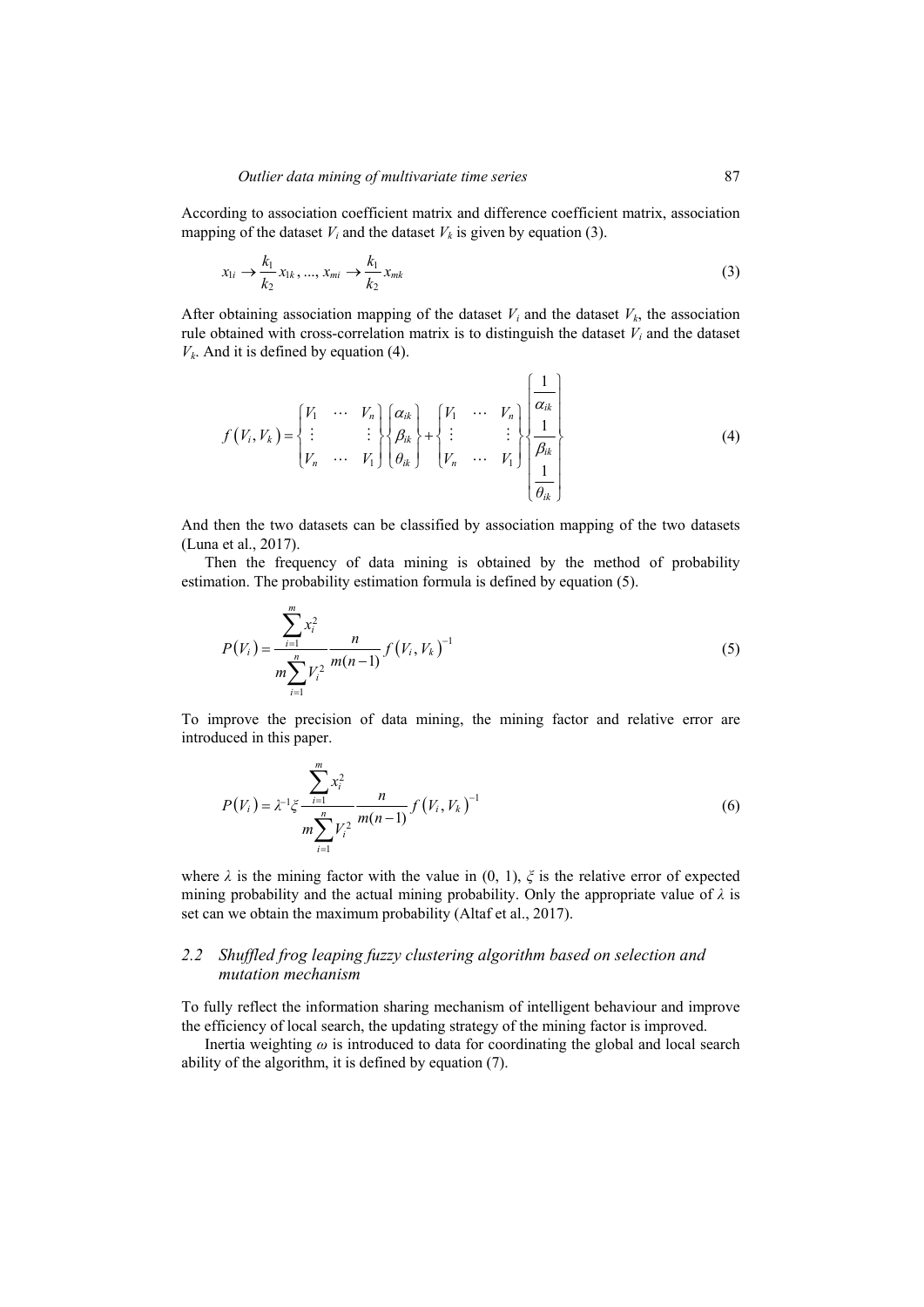$$
D_i = \omega D_i + rand(X_b - X_w) \tag{7}
$$

where  $D_i$  is the moving step of the previous worst frog, and  $\omega$  is inertia weighting.

Inertia weighting *ω* represents the trend of frog movement. Near the local optimal solution  $\omega$  is set to be larger, which is benefit for jumping out of the local optimal solution and avoids premature. Near the global optimal solution,  $\omega$  is set to be smaller, which is benefit for precisely search near the global optimal solution and finding the global optimal solution. Therefore, in the start of search for flog, *ω* is set to be larger. As the search proceeds, the algorithm is close to the optimal solution and  $\omega$  is set to be smaller. According to this,  $\omega$  is adjusted as linear decreasing by equation (7).  $\omega_i(t)$ denotes the inertia weighting of the  $i^{\text{th}}$  flog for the *t* times,  $\omega_{\text{min}}$  and  $\omega_{\text{max}}$  denotes the minimum and maximum weighting, we can obtain equation (8).

$$
\omega_i(t) = \left(\omega_{\text{max}} - \omega_{\text{min}}\right) \left[\frac{it \cdot tit - t}{it \cdot tit}\right] + \omega_{\text{min}} \tag{8}
$$

where  $t = i t_j \cdot t i t_k$  is the number of iterations in the current subgroup,  $i t_j$  is the total number of iterations in subgroups,  $t$ *it<sub>k</sub>* is the number of the current hybrid iterations, tit is the total number of hybrid iterations, *j* is a integer of  $j \in [1, it]$ , *k* is a integer of  $k \in [1, \text{tit}].$ 

Using the fitness value to measure the pros and cons of the solution, inspired by the roulette strategy in the genetic algorithm, it is proposed to determine the selection probability according to the individual fitness value of the frog. It is calculated by equation (9).

$$
P_i = 1 - \frac{f(x_i)}{\sum_{i=1}^{F} f(x_i)}
$$
(9)

According to equation (9), the smaller the fitness value of a frog individual, the greater the probability of selection; conversely, the smaller the selection probability. In order to play the role of excellent frogs and let the group approach to the optimal solution, a selection mechanism is introduced in the dataset, the selection probability of each frog can be calculated by equation (9), and then we arrange the frogs in descending order according to the selection probability. The probability is that the frog is replaced by the former frog, so that the algorithm proceeds in the direction of the optimal solution (Heraguemi et al., 2016; Yang and Liu, 2014).

If the solution corresponding to the searched location is only a local optimal solution of the optimisation problem, the algorithm appears premature. Therefore, the mutation idea in the genetic algorithm is introduced into the dataset, and the inertia weight *ω* of the frog and the optimal solution  $X_g$  of the frog population are mutated. When the algorithm appears early, let the frog after the mutation operation search in other areas of the solution space to find a better global solution to avoid the algorithm falling into a local optimal solution. The variation equation is defined by equations  $(10)$ – $(11)$ .

$$
\omega' = \omega + \xi_1 N(0, 1)\omega \tag{10}
$$

$$
X'_{g} = X_{g} + \xi_{2} N(0, 1) X_{g}
$$
\n(11)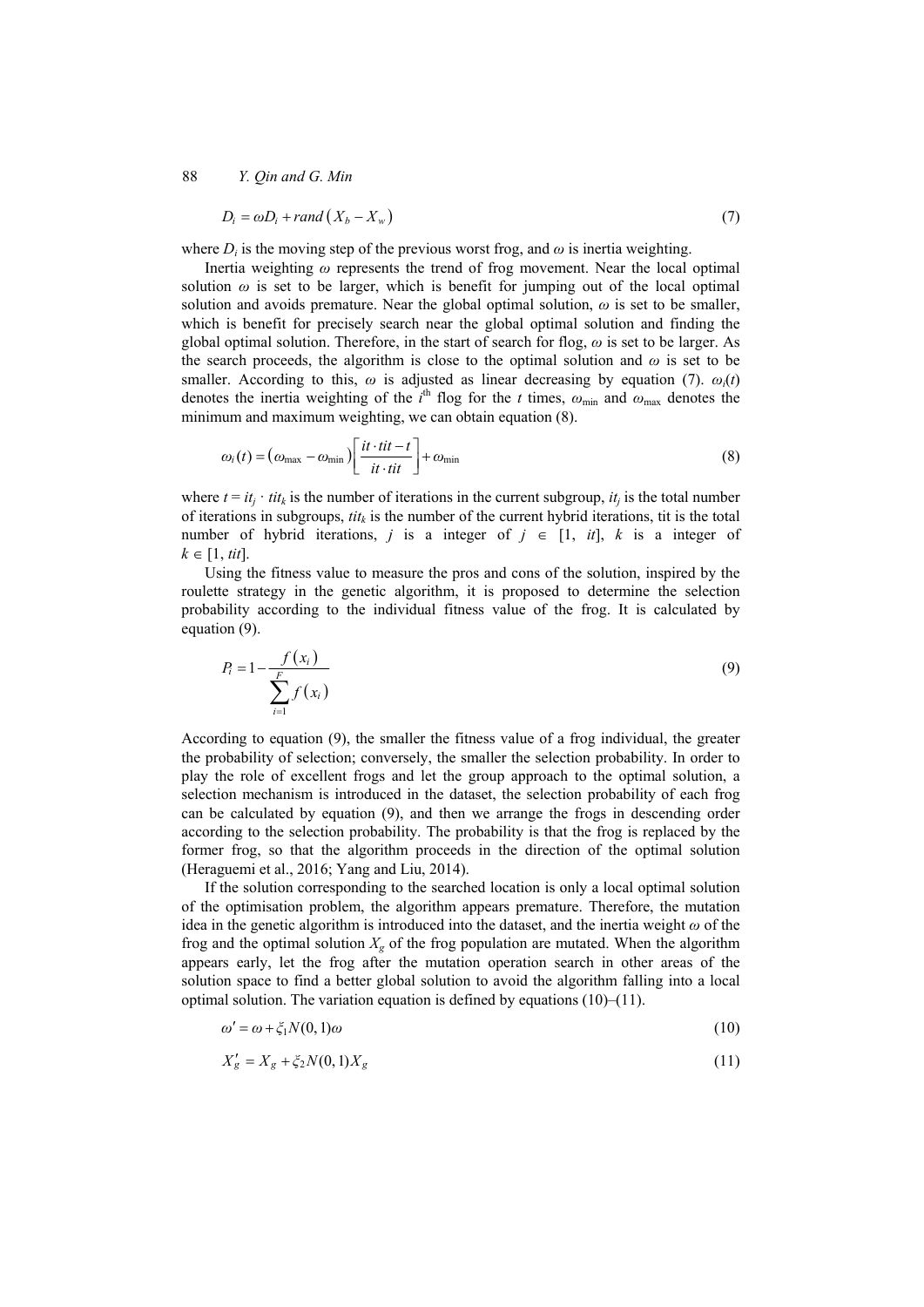Here,  $\omega'$  represents inertia weight value after variation;  $X_g'$  represents the optimal solution of the group after variation; *ξ*1 and *ξ*2 represents variation parameters, *N*(0, 1) represents random variable with a mean of 0 and a variance of 1. The new algorithm ranks all frogs in descending order of fitness value, uses a greater probability  $P_{\text{max}}$  of mutation for the group's former frog, and uses a smaller mutation probability  $P_{\text{min}}$  for the group's posterior frogs.

The fitness function measures the individual's degree of adaptation to the clustering problem. For the clustering model, the optimal clustering result corresponds to the smallest value of the objective function, that is, the better the clustering effect, the lower the objective function value, and the greater the individual fitness after clustering (Luna et al., 2016).

Let's define the sample space as  $X = \{x_1, x_2, ..., x_N\}$ , where  $x_i$  is d-dimensional vector, A frog in the dataset represents a set of cluster centres and it is defined  $C = \{c_1, c_2, ...,$  $c_c$ }, where  $c_i$  and  $x_i$  are coordinated vectors. For the evaluation of each solution (cluster centre) in the shuffled frog leaping algorithm, the individual fitness function is defined by equation (12).

$$
f(x_i) = \frac{1}{J+1} = \frac{1}{\sum_{i=1}^{N} \sum_{j=1}^{C} u_{ij} \|x_i - v_j\| + 1}
$$
 (12)

Here, *J* is objective function, the smaller *J* is, the greater  $f(x_i)$ , and the better the clustering effect is.

The idea of SMSFLA-FCM algorithm is as follows. Firstly, the inertia weighting with linear de-creasing is introduced to the updating strategy of shuffled flog leaping algorithm. The worse flog is replaced by the frog with better fitness selected in a given probability. Each individual of frog has variation with different probability. Secondly, the modified shuffled flog leaping algorithm is to obtain the optimum solution (clustering centre) as the initial clustering centre of FCM algorithm, and then the initial clustering centre is optimised by FCM algorithm. At last, the global optimum solution is obtained. The steps of the algorithm are as follows.

- 1 Parameter initialisation. Given number of clusters *C*, permissible error *ε*, *l* = 1, fuzzy index *m*, the total number of frog population *F*, the number of subgroups *s*, the number of flogs in each subgroup *n*, the total number of iterations in the subgroup *it*, the total number of hybrid iterations *tit*, variation parameter *ξ*1, *ξ*2, mutation probability  $P_{\text{min}}$ ,  $P_{\text{max}}$ .
- 2 Randomly generate frog population, initialise frog population  $v_1, \ldots, v_c$ , where  $v_i$  is a set of arbitrarily generated clustering centre  $X = \{x_1, x_2, ..., x_N\}.$
- 3 For each flog, calculate membership matrix *U*.
- 4 Calculate the fitness  $f(x_i)$  of each flog according to equation (12), and sort frog population in descending order and divide into subgroups according to  $f(x_i)$ .
- 5 Dynamically adjust *ω*, replace the worst flog until to the given total number of iterations *it*.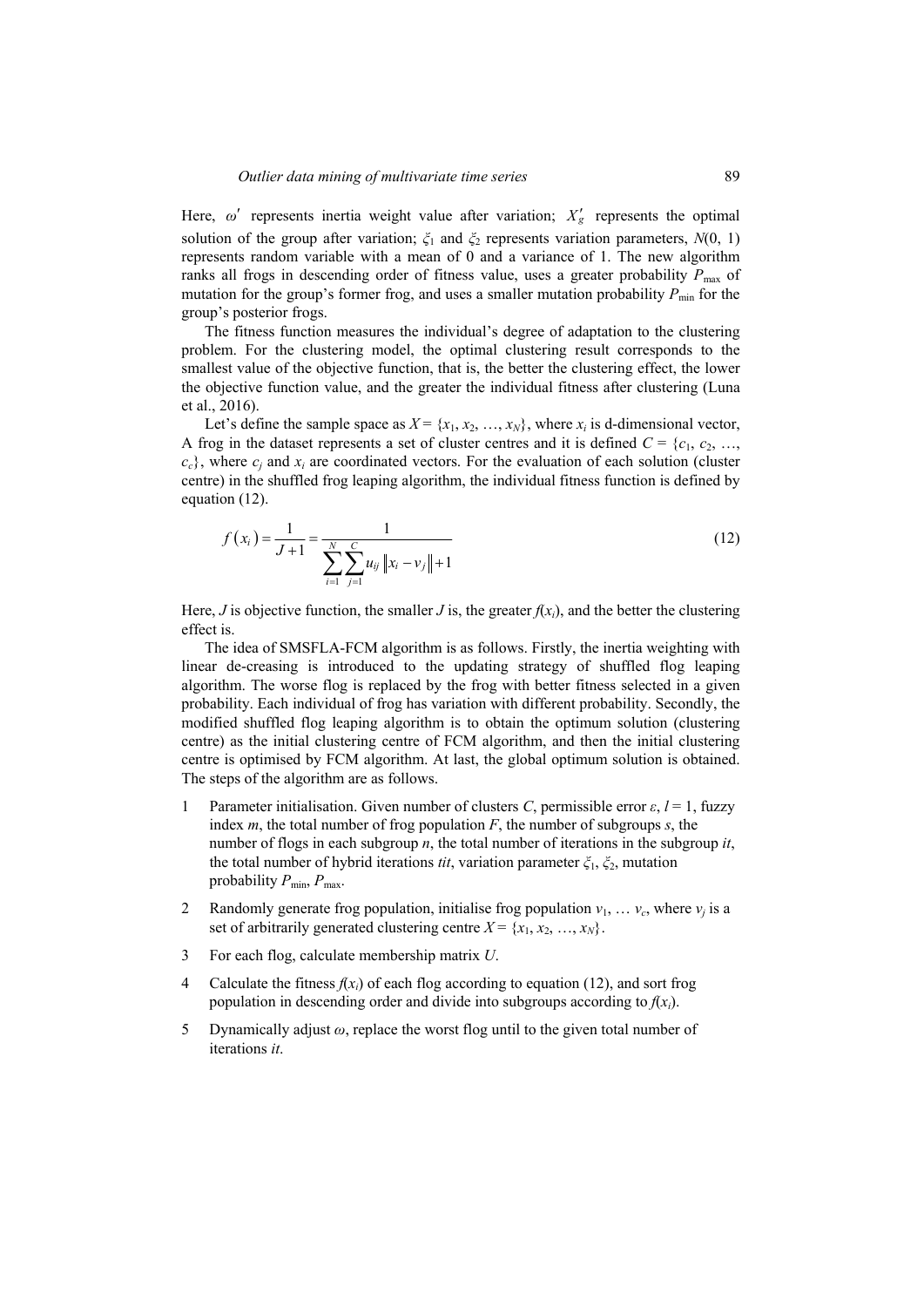- 6 The updated subgroups are mixed to replace the original population. The previous  $\frac{1}{4}$ flogs replace the last  $\frac{1}{4}$  flogs.
- 7 According to equations (10)–(11),  $P_{\text{max}}$  is used to variation of the previous  $\frac{1}{2}$  flogs and  $P_{\text{min}}$  to the last  $\frac{1}{2}$  flogs.
- 8 Iterations stop until the largest number of iterations *tit*. The optimal solution is found in the last iteration and the flogs of  $X_g$  are outputted to be the set of clustering centre. Otherwise go to 3,  $l = l + 1$ .
- 9 Update membership matrix of the flog population.
- 10 Update the clustering centre and calculate the difference *E* between two adjacent iterations of membership matrix. If  $E \leq \varepsilon$ , stop iterations, otherwise return step 9.

#### *2.3 Cluster-based data classification of multivariate time series*

The cluster-based data classification of multivariate time series is proposed on the basis of the above fuzzy clustering algorithm.

With the growth of similar data and the frequent evolution of data characteristics, it is necessary to propose a representative object group which can dynamically describe similar data features, so that it can better express the characteristics of similar data (Pan et al., 2017; Cai et al., 2017).

*Definition 4:* For the dataset *A*, if  $a_0 = Rep(A)$ ,  $a_0$  is the representative object of the dataset *A*, where *Rep* is the function for solving representative object, which can be the functions of mean, median or mode.

*Definition 5:* Cluster centre group is a set of several representative objects in the same class of dataset, which is to obtain the minimum distance between the object being represented and the representative object. For the dataset  $A = [a_1, a_2, ..., a_M]$  in the same cluster, the dataset is divided into *K* subsets  $B = [B_1, B_2, ..., B_K]$ . Cluster centre group  $C = [C_1, C_2, \ldots, C_K]$  is obtained with  $c_k = Rep(B_k)$ , where  $B_i \in A$  and  $B_i \cap B_j = \emptyset$ .

Cluster centre group is the set of representative objects of data subsets with minimum difference in the same cluster. Compared with the traditional single representative object, it better reflects the data feature and reduce the error of distance of the representative object and the represented object.

$$
\sum_{K=1}^{K} \sum_{i=1}^{|B_k|} \|b_k - c_k\|^2 \le \sum_{j=1}^{M} \|a_j - a_0\|^2 \tag{13}
$$

where  $|B_k|$  is the modulus of the data subset which represents the number of data objects in  $B_k$ ,  $b_k$  is the *i*<sup>th</sup> data object in the data subset  $B_k$ , that is  $B_k = [b_{k1}, b_{k2}, \ldots, b_{k|B_k]}].$ 

To better select cluster centre groups, a centre cluster selection method based on neighbouring propagation clustering is proposed. Use the nearest neighbour propagation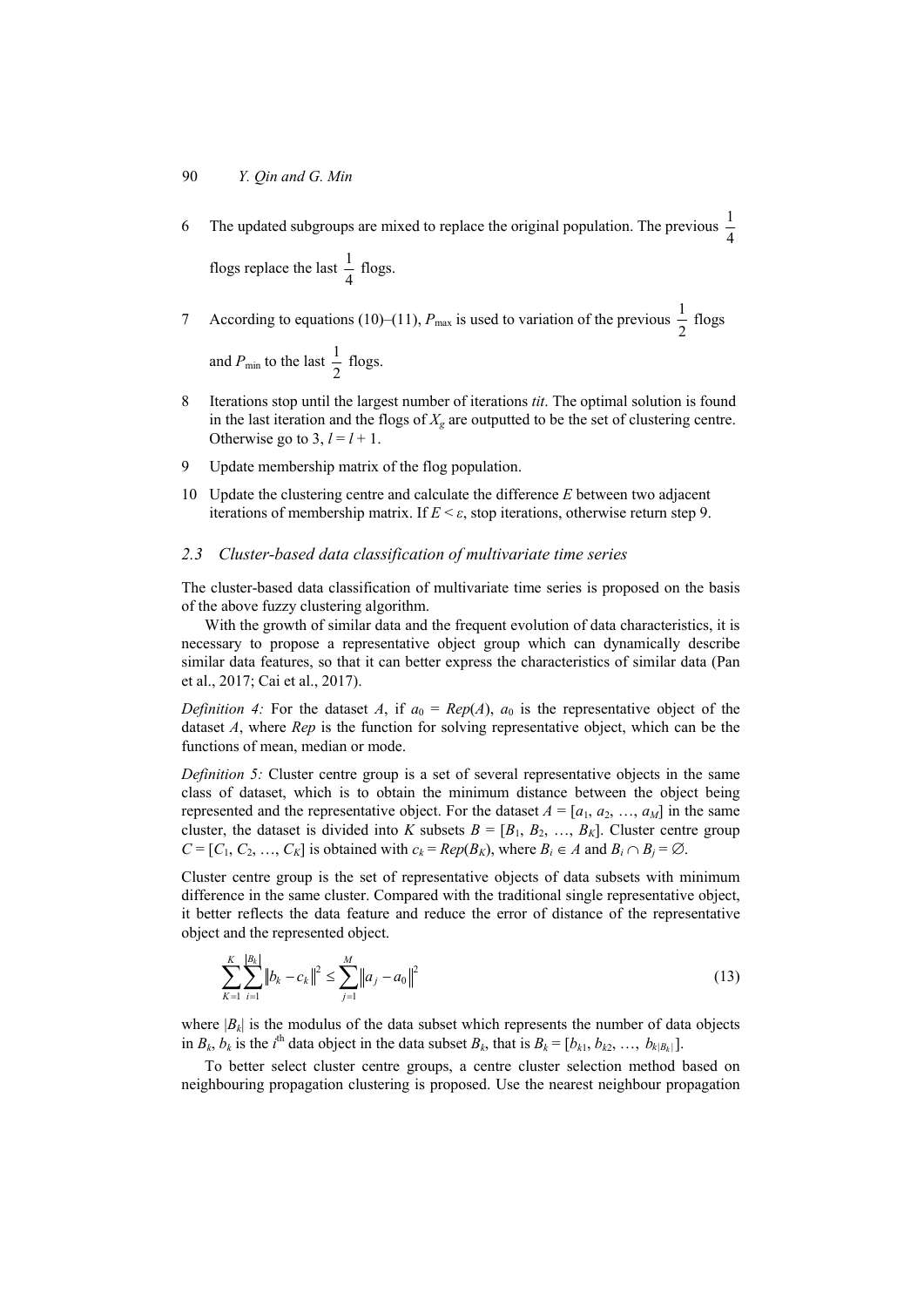clustering algorithm to automatically cluster all object sets in the same cluster, generate sub-clusters and obtain the representative object of each sub-cluster. Then, the DBA (dynamic bandwidth allocation) algorithm calculates the mean centre sequence of each sub-cluster using the corresponding representative object as the initial centre sequence. The set of mean centre sequences generated by all sub-clusters is considered as a cluster centre group. The algorithm process is as follows.

Time cluster centre group method based on AP clustering: *C* = *APCG*(*A*)

Input: time series datasets in the same cluster  $A = [a_1, a_2, ..., a_M]$ , where  $a_i$  represents a kinds of time series;

Output: Cluster centre group  $C = [c_1, c_2, ..., c_K]$ , where  $c_K$  represents the  $k^{\text{th}}$  centre representative object.

- Step 1 The same cluster is divided into *k* sub-clusters and corresponding representative objects based on AP clustering algorithm. Results can be denoted by  $[B, C'] = AP(A)$ , where *B* and *C'* represents divided sub-cluster sets and representative object sets.  $B = \{B_1, B_2, ..., B_K\}$  and  $C' = \{c'_1, c'_2, ..., c'_K\}$ .  $c'_K$  represents the  $k^{\text{th}}$  centre representative object of the  $k^{\text{th}}$  sub-cluster.
- Step 2 Taking  $c'_{K}$  as the initial centre sequence, calculate the central sequence of the corresponding sub-cluster  $B_k$ , results can be denoted by  $c_K = DBA(B_k, c'_K)$ .
- Step 3 Repeat steps 2, calculate the mean centre sequence of all sub-clusters B and obtain the cluster centre group  $C = [c_1, c_2, ..., c_K]$ .

AP clustering can be used to divide adaptively the dataset with the same cluster into several sub-classes, denoted by *K* classes. For each class, DBA denotes the feature of time series subset.

**Figure 2** Representative object based on single mean and cluster centre group, (a) UCO (b) APCG



In Figure 2, square with pentagram represents mean centre, circle with pentagram represents the representative objects generated by AP clustering algorithm, and the start of arrow represents the represented object. If single mean is used to represent all data in the same cluster, as the deviation is large, the representation centre has a weak ability to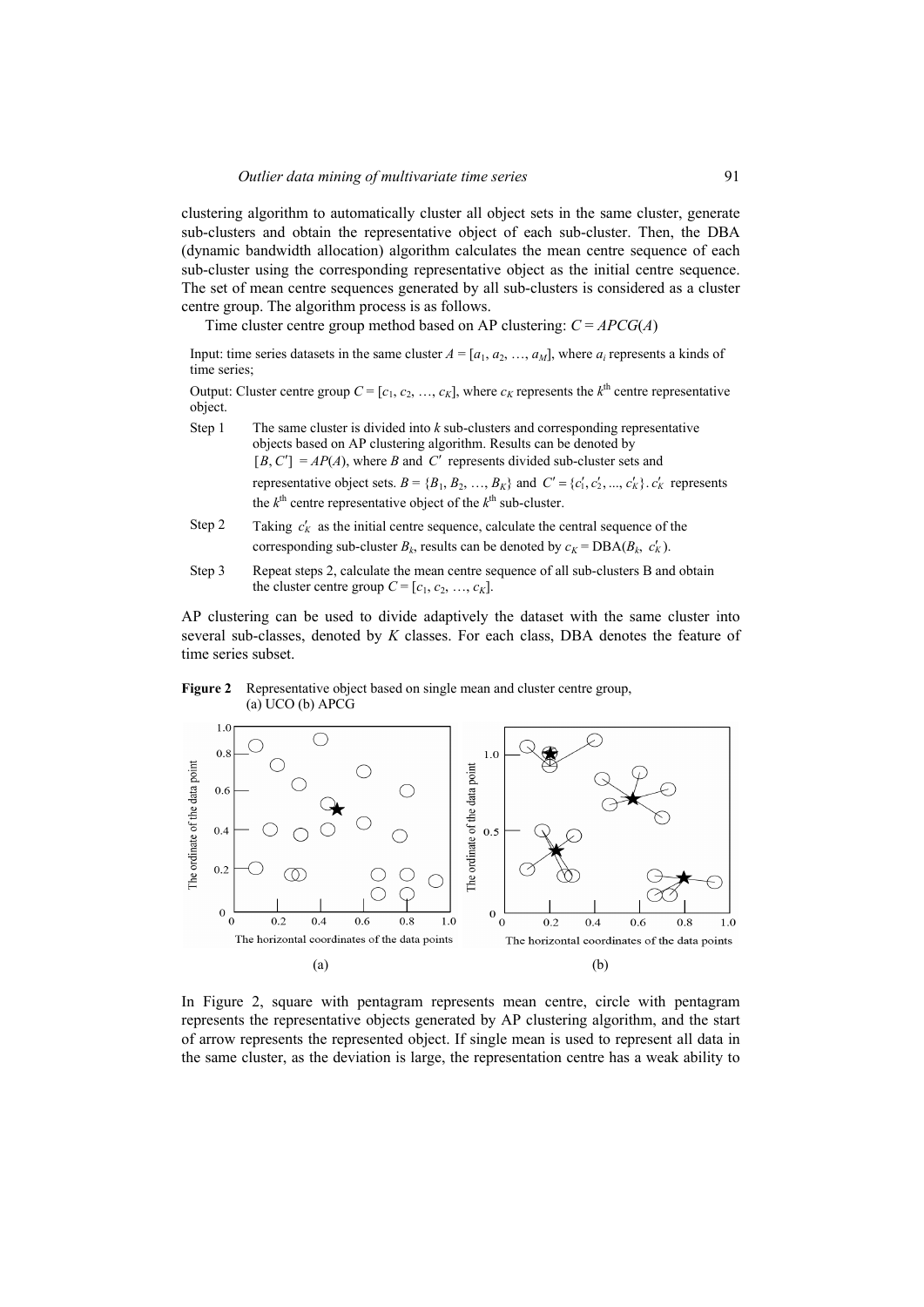represent data. Conversely, the object in the cluster centre group represents more similar dataset and the deviation is small. So it has a strong ability to represent data.

The proposed K-nearest neighbour classification method based on cluster centre group uses APCG algorithm to calculate centre group in training set for each cluster. Therefore, a centre group can be used to represent the overall feature for each cluster. The member objects of all centre groups are regard as the new constructed training dataset. For each data object of test set, DKNN is used to achieve classification in the new constructed training set. The algorithm is as follows.

The K-nearest neighbour classification method based on cluster centre group:  $L =$ KNN2CG(A, B, K).

Input: training set *A*, test set *B*, and the number of nearest neighbours *K*.

Output: member class label set *L* in test set *B*.

- The training set  $A = [a_1, a_2, ..., a_N]$  is divided into the corresponding clusters according to the member class label, that is  $A = [A_1, A_2, ..., A_w]$ , where *w* is the number of classes in *A*.
- 2 Each cluster *A* is calculated to obtain the centre series group by using APCG, that is  $C_i$  = APCG( $A_i$ ). Then cluster centre set *C* is obtained and  $C = C_i$ .
- 3 For each data object  $b_i$  of the test set, KNN2CG is used to predict the class label in the cluster centre set *C*, and then  $l_i =$  KNN2CG( $b_i$ , *C*, *K*).
- 4 Repeat the step 3 to obtain predicted class label of data member in all test sets, that is  $L = [l_1, l_2, ..., l_M]$ , where *M* is the number of members in test set *B*.

As the new constructed feature training set is far less than the original training set, DKNN can rapidly and effectively classify the time series. For the analysis of time efficiency, the time complexity of KNN2CG method is decided by the learning time  $T_1$  of training set and the prediction time  $T_2$  of test set, and it is defined by equation (14).

$$
T = T_1 + T_2 = O\left(N^2 \left(t + \frac{m^2}{2}\right) + KMm^2 N'\right)
$$
\n(14)

As the number  $N'$  of members of the new constructed training set is far less than the number *N* of members of the original training set, the prediction time of the new method will far less than the traditional K-nearest neighbour, that is  $K M m^2 N' \prec K M m^2 N$ . Therefore, from the analysis of time complexity, it can be seen that the new method has better prediction time efficiency.

#### **3 Experimental results and analysis**

To verify the proposed method of multi-dimensional data mining based on association rule mapping in bio-information network, the experiment hardware platform is IBM PC with 2.3 GHz CPU, Windows XP operating system, and 4 GB memory and the software is MATLAB 7.0. Random real dataset is used in the experiments.

Figure 3 shows the memory usage for different datasets. The less usage of memory represents the better performance of the data mining algorithm. From Figure 3, it can be seen that the memory usage of the mining algorithm based on association rule mapping is less and the algorithm based on rough set theory and heterogeneous information network is more. Therefore, the data mining performance of the proposed algorithm is better.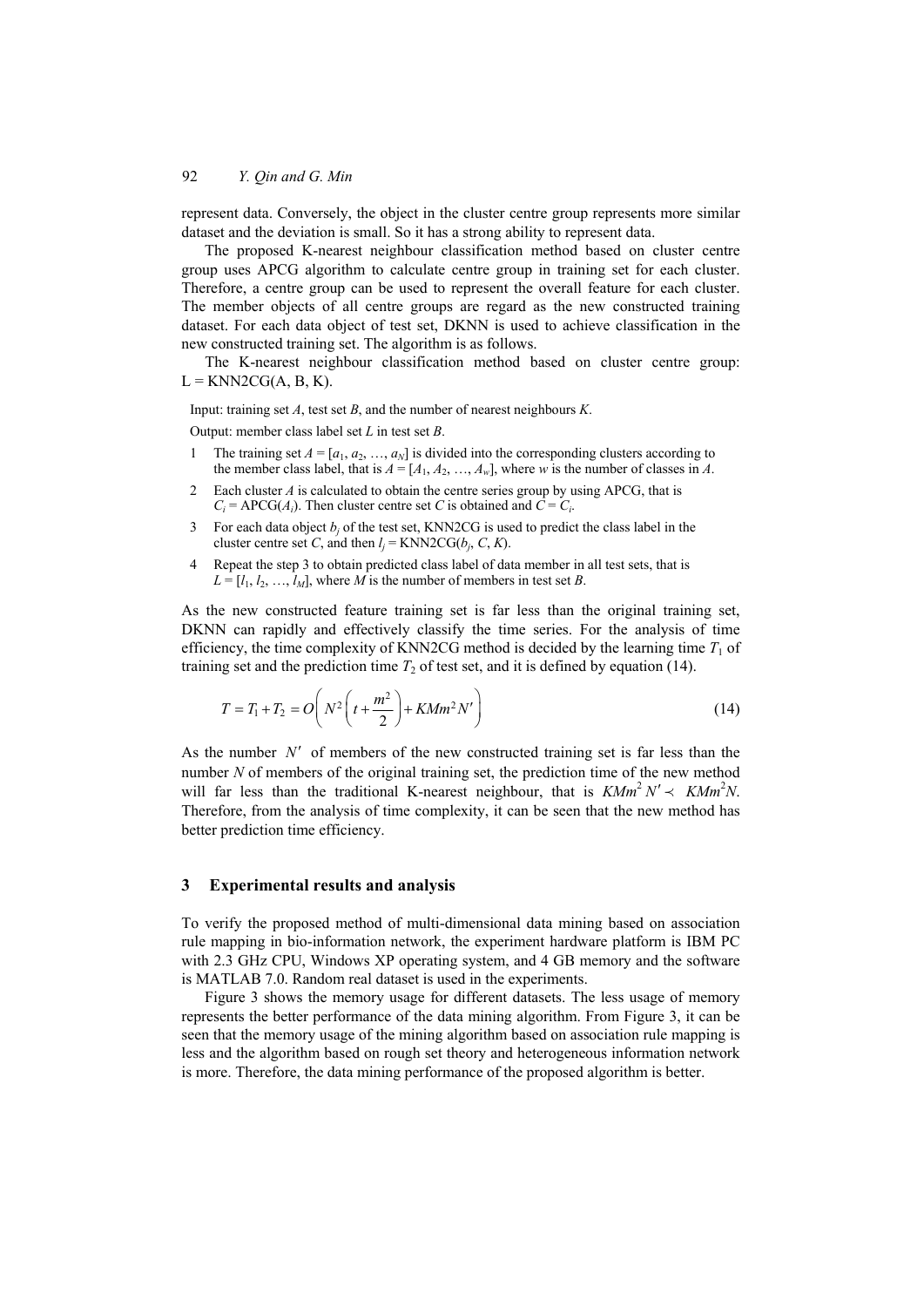



Figure 4 shows the running time of algorithms for different datasets. The running time of algorithms is increased with the increase of the number of datasets. In the case of 1,200 datasets, the running time of the proposed algorithm is 12.9 s, the algorithm based on heterogeneous information is 16.8 s, and the algorithm based on rough set theory is 20.9 s. The less running time represents the better performance of computation of the algorithm, which is suitable for the large scale dataset. Then the precision of outlier data mining is improved.

**Figure 4** Running time of algorithms for different number of datasets

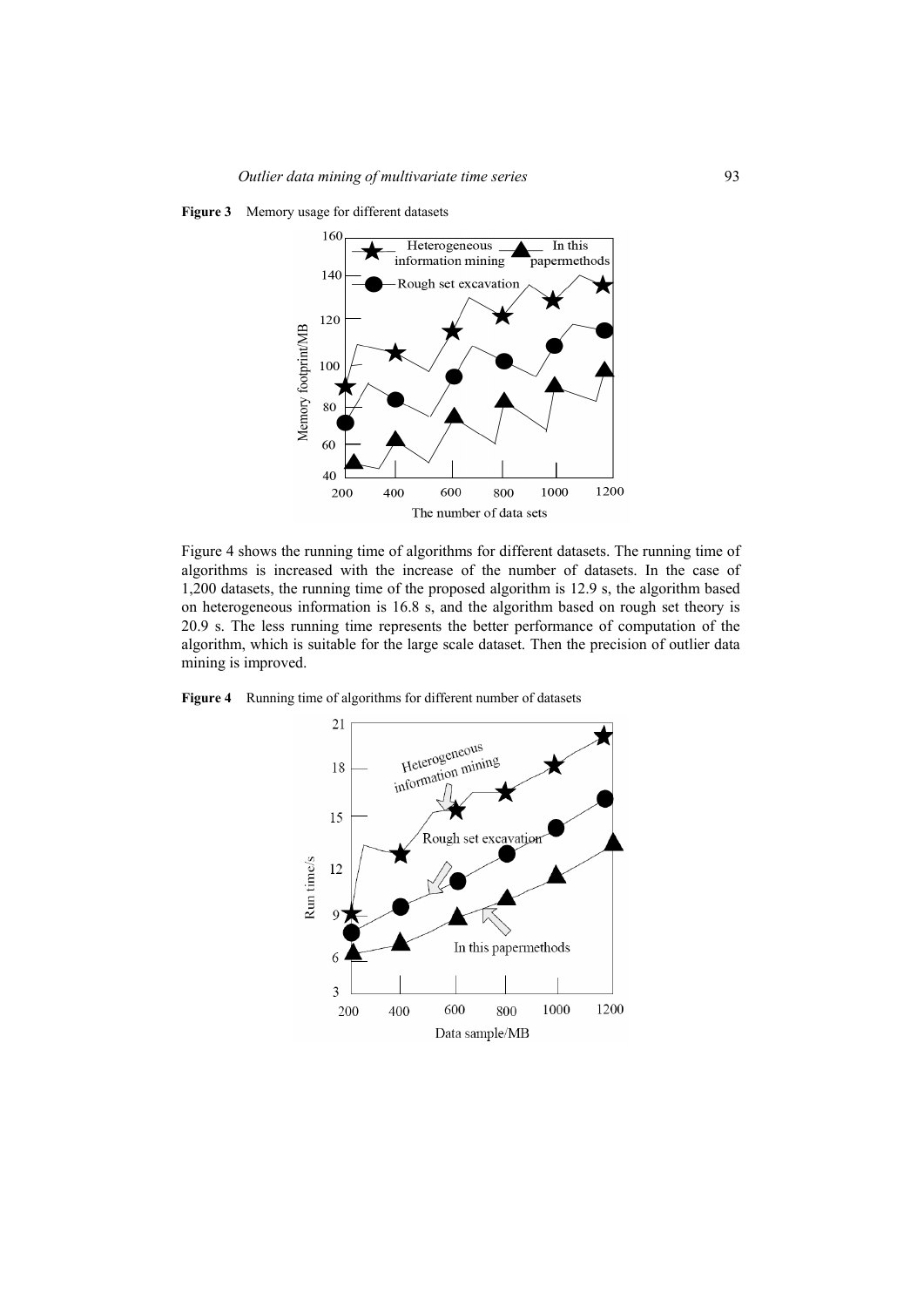For classification of each dataset, the time costs of the two methods are record in the case of different values K of neighbours. The time efficiency of the two methods with different number of neighbours and datasets is shown in Figure 5.





Figure 5(a) shows that the consumption of time of the two methods is increased with the increase of K. It means the time efficiency of the KNN2CG method is better than KNN method in different K values. Figure 5(b) shows that in most of datasets, time efficiency of the proposed method is better than KNN. For the test set, the small test set and long time series data object easily achieve better time efficiency for KNN2CG and effectively improve the precision of outlier data mining.

### **4 Conclusions**

The frequency and precision of data mining can be improved with association mapping between datasets. In this paper, the AP clustering is used to cluster and select the representative object for each cluster in the training dataset. The representative object is regard as initial centre object, and then DBA is used to calculate centre series for each cluster to construct training cluster centre group. Meanwhile, combined with modified K-nearest neighbour method, the classification algorithm based on cluster centre group can achieve better effect and computation performance. The advantages of the proposed method are as follows.

- 1 Through AP and DBA, the data subset of time series data with very similar shape is described by mean centre series, which reduce the member number of the new training set and improve the performance of computation of the classification algorithm.
- 2 The centre group provides more detail of overall feature for each cluster. Combined with DTW, mean centre series can better represent the shape feature of the described object and improve the performance of K-nearest neighbour algorithm.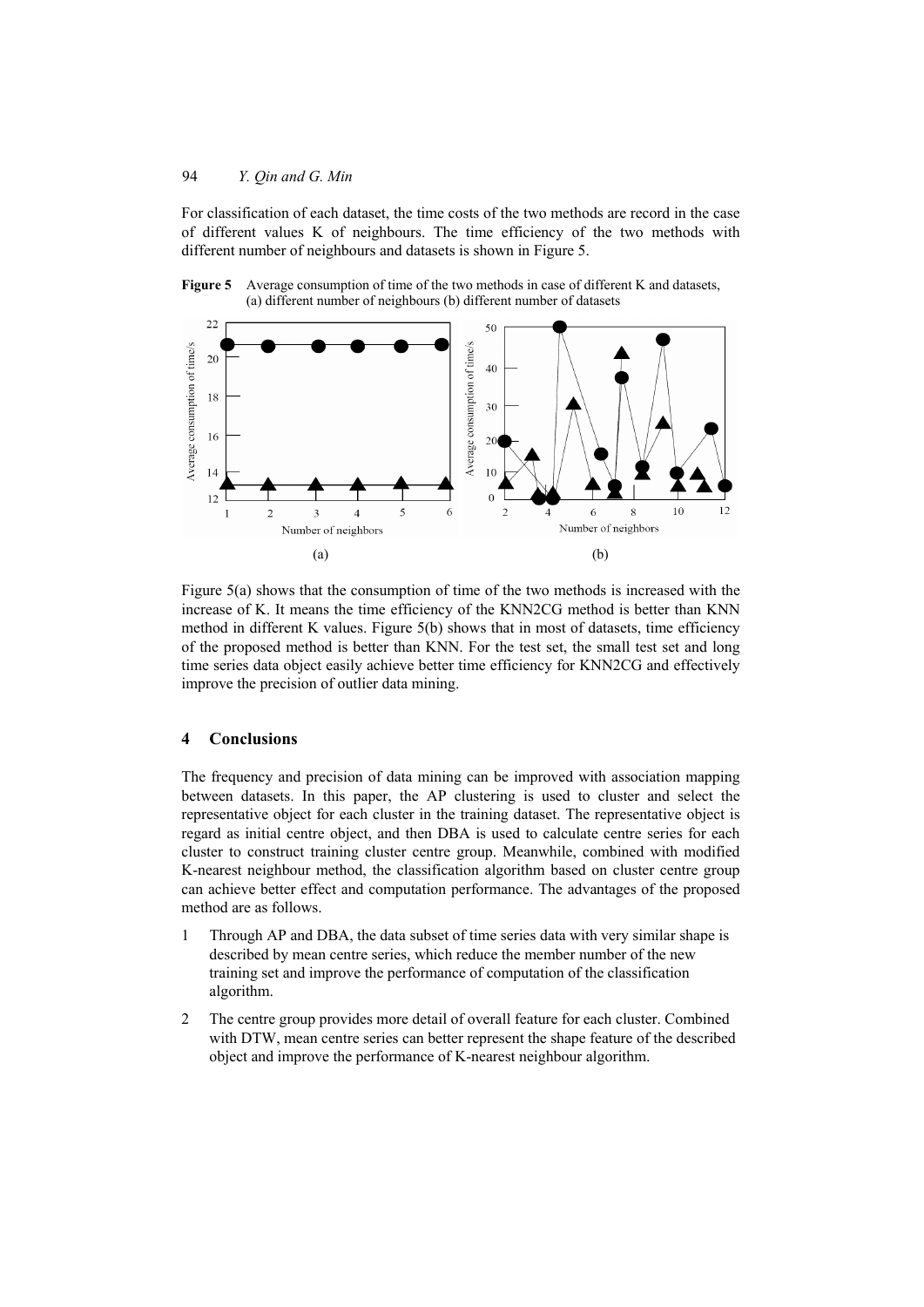3 K-nearest objects are selected by using average distance. It overcomes the problem that the traditional K-nearest neighbour method is limited to the local optimum. Experimental results show that, compared with the traditional method, the proposed method has better quality of classification and high computation efficiency.

At present, the research on abnormal data mining of multivariate time series is not yet in-depth, and extensive application research is doing. It is not limited to the issues discussed in this paper. In the future, many important theoretical and practical issues need to be resolved. Besides, new research methods need to be explored.

#### **References**

- Almasi, M. and Abadeh, M.S. (2015) 'Rare-PEARs: a new multi objective evolutionary algorithm to mine rare and non-redundant quantitative association rules', *Knowledge-Based Systems*, Vol. 89, No. 1, pp.366–384.
- Altaf, W., Shahbaz, M. and Guergachi, A. (2017) 'Applications of association rule mining in health informatics: a survey', *Artificial Intelligence Review*, Vol. 47, No. 3, pp.313–340.
- Bian, Y., Liu, B. and Li, Y. (2016) 'Characterizing network traffic behaviour using granule-based association rule mining', *Networks*, Vol. 26, No. 4, pp.308–329.
- Cai, R., Liu, M. and Hu, Y. (2017) 'Identification of adverse drug-drug interactions through causal association rule discovery from spontaneous adverse event reports', *Artificial Intelligence in Medicine*, Vol. 76, No. C, pp.7–15.
- Dang, N., Nguyen, L.T.T. and Vo, B. (2016) 'Efficient mining of class association rules with the itemset constraint', *Knowledge-Based Systems*, Vol. 103, No. C, pp.73–88.
- Heraguemi, K.E., Kamel, N. and Drias, H. (2016) 'Multi-swarm bat algorithm for association rule mining using multiple cooperative strategies', *Applied Intelligence*, Vol. 45, No. 4, pp.1–13.
- Hu, W., Chen, T. and Shah, S.L. (2017) 'Discovering association rules of mode-dependent alarms from alarm and event logs', *IEEE Transactions on Control Systems Technology*, Vol. 26, No. 3, pp.971–983.
- Ikram, A. and Qamar, U. (2015) 'Developing an expert system based on association rules and predicate logic for earthquake prediction', *Knowledge-Based Systems*, Vol. 75, No. C, pp.87–103.
- Liu, M., Zhao, S. and Chen, M. (2015) 'Scaling-up mining algorithm of multi-scale association rules mining', *Application Research of Computers*, Vol. 32, No. 10, pp.2924–2929.
- Liu, S., Fu, W. and Deng, H. (2013a) 'Distributional fractal creating algorithm in parallel environment', *International Journal of Distributed Sensor Networks*, Vol. 9, No. 9, pp.281707.
- Liu, S., Fu, W. and Zhao, W. (2013b) 'A novel fusion method by static and moving facial capture', *Mathematical Problems in Engineering*, No. 5, pp.497–504.
- Luna, J.M., Cano, A. and Pechenizkiy, M. (2016) 'Speeding-up association rule mining with inverted index compression', *IEEE Transactions on Cybernetics*, Vol. 46, No. 12, pp.3059–3072.
- Luna, J.M., Pechenizkiy, M. and Jesus, M.J.D. (2017) 'Mining context-aware association rules using grammar-based genetic programming', *IEEE Transactions on Cybernetics*, doi: 10.1109/TCYB.2017.2750919.
- Luna, J.M., Romero, C. and Romero, J.R. (2015) 'An evolutionary algorithm for the discovery of rare class association rules in learning management systems', *Applied Intelligence*, Vol. 42, No. 3, pp.501–513.
- Moradi, M. and Keyvanpour, M.R. (2015) 'An analytical review of XML association rules mining', *Artificial Intelligence Review*, Vol. 43, No. 2, pp.277–300.